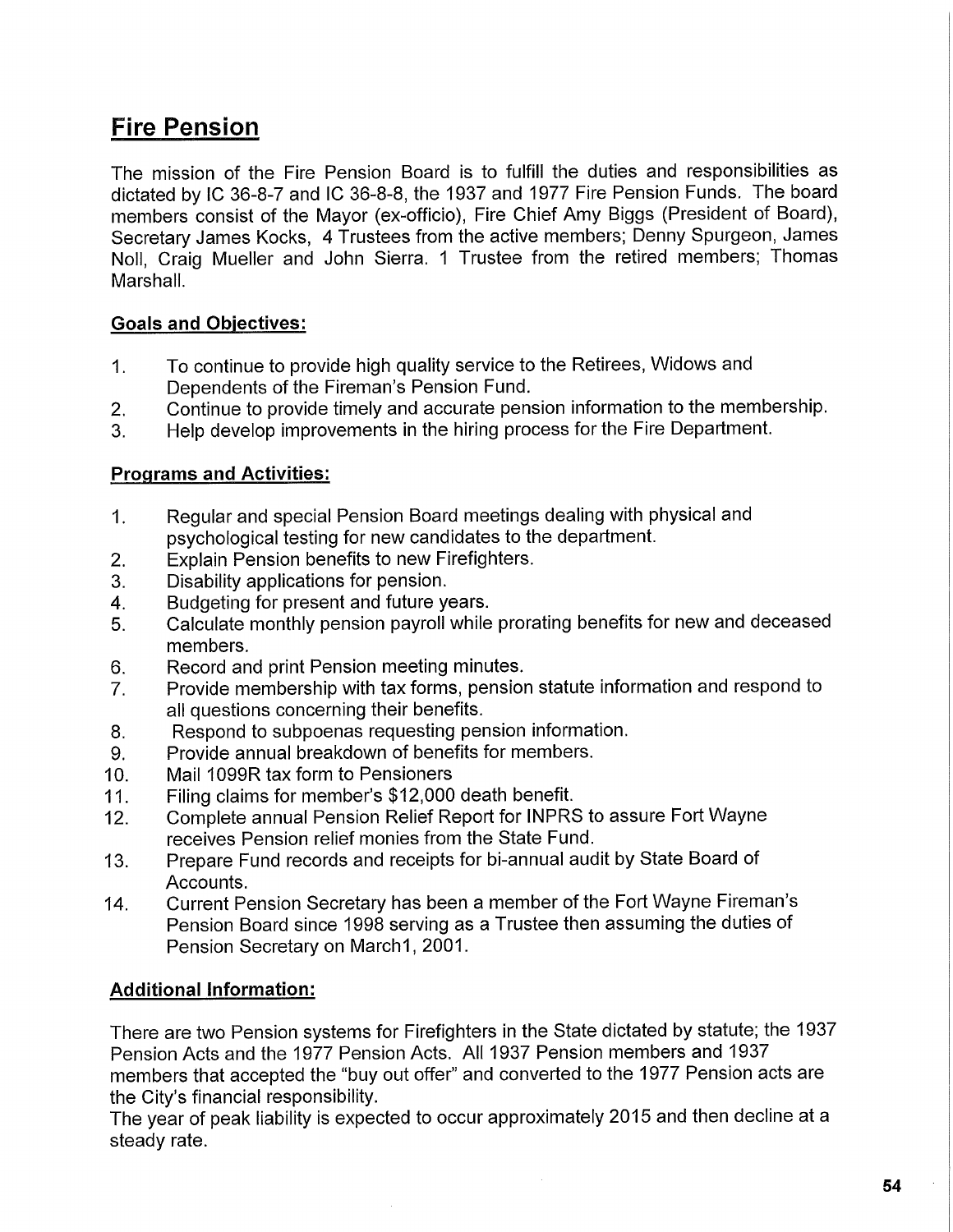# **Fire Pension - Continued**

#### **The following breakdown is provided for your information:**

- \* There are currently 263 individuals on the City Fire Pension payroll as of August 5, 2013.
- \* 149 members are receiving service pensions and 24 of those converted from the 1937 to the 1977 pension acts.
- \* 21 members are on disability pensions.<br>\* There are 93 widows and dependents of
- There are 93 widows and dependents on the roles.
- \* One member of the 1937 Fund remains actively employed.
- \* There has been an average of 8 Retiree deaths each of the last 5 years.
- \* Pension relief monies from the State became a 100% reimbursement (as actuarially estimated) benefit to the City in 2009 due to HB 1001. These monies are distributed twice each year with the first payment in June and the second in September.